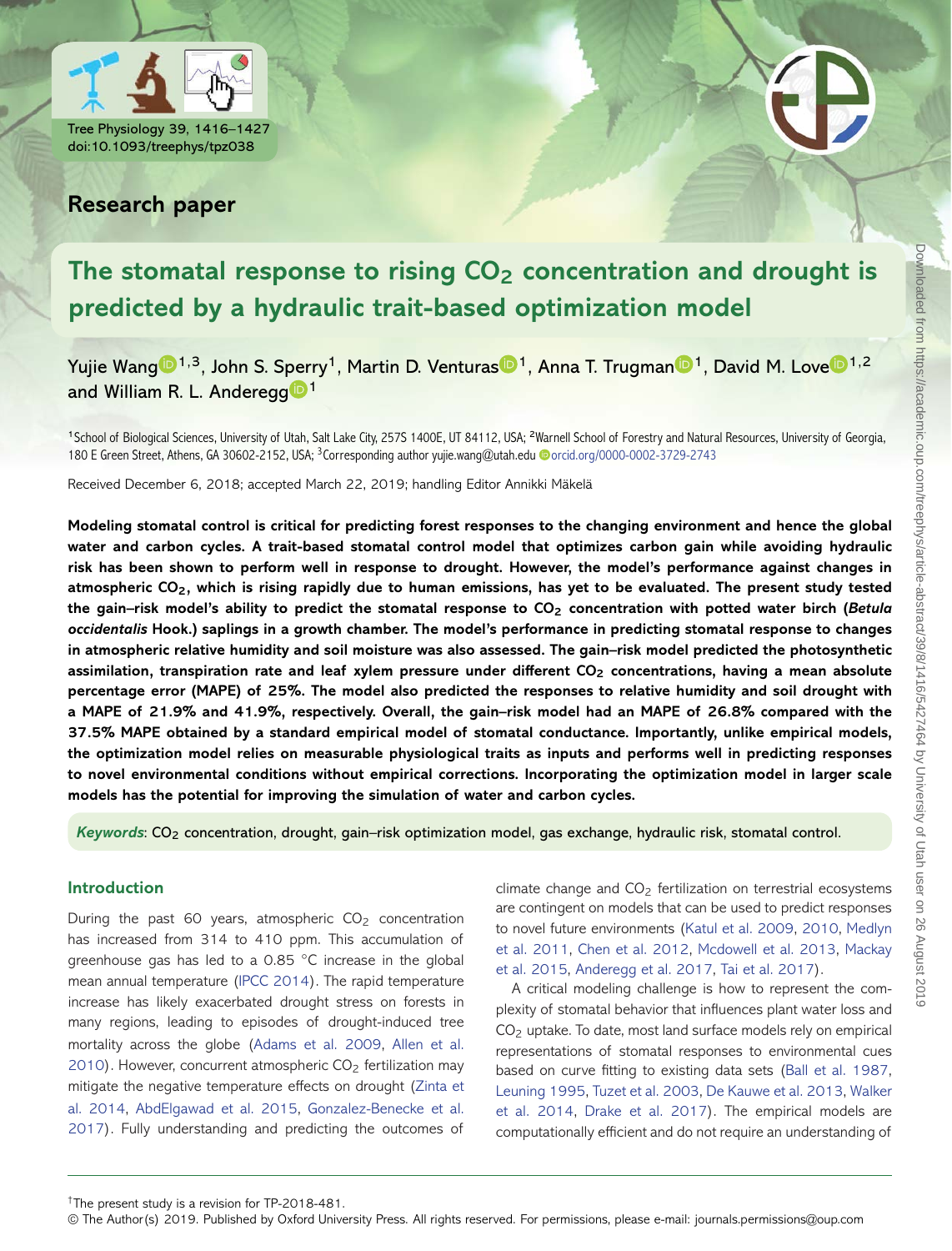[the complex mechanisms underlying stomatal regulation \(Chen](#page-9-3) et al. 2012, [Hills et al. 2012\)](#page-10-11). However, the fitted parameters of these models lack physiological or physical identities and cannot [be derived explicitly from measurable plant traits \(Anderegg](#page-9-8) et al. 2016, [Sperry et al. 2017\)](#page-10-12). Consequently, the empirical approach has a strong risk of being inadequate for accurately [predicting plant responses to novel conditions \(Powell et al.](#page-10-13) 2013, [Anderegg et al. 2015,](#page-9-9) [Drake et al. 2017,](#page-9-7) Trugman et al. 2018*b*[\). These models also do not directly predict the impact](#page-10-14) of drought stress on the plant's vascular transport system, the damage of which is strongly linked to the plants' drought [responses and mortality risk \(](#page-10-16)[Sperry and Love 2015](#page-10-15)[,](#page-10-16) Sperry et al. 2016, [Adams et al. 2017,](#page-9-10) [Trugman et al. 2018](#page-10-17)*a*).

As an alternative to the strictly empirical approach, a goaloriented solution for stomatal behavior is potentially powerful, i.e., assuming that plants optimize water use relative to photosynthetic gain. A commonly used approach is the Water Use Efficiency Hypothesis (WUEH), which maximizes the photosynthetic gain for a given amount of water during a given time period [\(Cowan and Farquhar 1977\)](#page-9-11). This WUEH model is a 'constrained-optimization' problem without an exact solution [\(Katul et al. 2009,](#page-10-2) [2010,](#page-10-3) [Wolf et al. 2016,](#page-11-1) [Buckley et al. 2017\)](#page-9-12) and often struggles to predict accurate response to  $[CO<sub>2</sub>]$ and soil moisture [\(Buckley and Schymanski 2014,](#page-9-13) Buckley [2017\). The WUEH holds that stomata regulate to maintain a](#page-9-14) constant marginal water-use efficiency, *λ*. [Katul et al. \(2009,](#page-10-2) [2010\)](#page-10-3) solved the optimal stomatal conductance as a function of atmospheric humidity, atmospheric [CO2] and *λ*, recovering the stomatal response to atmospheric humidity used by a standard empirical approach [\(Medlyn et al. 2011\)](#page-10-4). However, the stomatal responses to atmospheric  $[CO<sub>2</sub>]$  and soil moisture were unrealistic unless *λ* is a function of both. Manzoni et al. [\(2013\) further advanced the theory by incorporating the soil–](#page-10-18) plant limitation to leaf water supply and managed to predict realistic stomatal response to soil moisture, but did not consider the response to atmospheric  $[CO<sub>2</sub>]$ . Thus, a perpetual challenge for the WUEH has been the need to predict *λ* and its dynamics in response to the full suite of fluctuating environmental stimuli, including [CO<sub>2</sub>].

A recently proposed model assumes that the stomata regulate gas exchange so as to maximize the instantaneous carbon gain minus the risk of hydraulic failure by embolism formation [\(Sperry et al. 2017\)](#page-10-12). The gain and risk of the stomatal opening are given equal weight, each being normalized to start from 0 at stomatal closure (no hydraulic risk but no carbon gain) and rise to 1 as stomata open (maximum photosynthesis but desiccation due to hydraulic failure). This optimization concept predicts realistic theoretic gas exchange response to environmental cues including the response to  $[CO<sub>2</sub>]$  and soil moisture stress [\(Sperry et al. 2017\)](#page-10-12). The gain–risk model has been shown to predict stomatal behavior and plant water status in natural droughts and research garden experiments

[\(Anderegg et al. 2018,](#page-9-15) [Venturas et al. 2018\)](#page-10-19). Importantly, the gain–risk model is based on measurable plant physiological traits and hence directly calculates plant physiological status for any combination of environmental conditions, past or future.

The gain versus risk trade-off algorithm has not been fully tested under elevated  $[CO<sub>2</sub>]$  [\(Venturas et al. 2018\)](#page-10-19). The atmospheric  $[CO_2]$ , however, is predicted to at least double to 800 ppm by the end of 21st century (RCP8.5, [IPCC 2014\)](#page-10-0). Thus, rigorous testing of the algorithm at elevated  $[CO<sub>2</sub>]$  is needed to validate the model predictions of plant responses under novel future environmental conditions.

The goal of the present paper is to evaluate the gain–risk algorithm with particular emphasis on its ability to predict the response to short-term changes in  $[CO<sub>2</sub>]$ . Experiments were conducted in a growth chamber to provide maximal control of environmental conditions. Water birch (*Betula occidentalis* Hook.) was chosen as the study species as it is relatively vulnerable to drought [\(Sperry and Saliendra 1994\)](#page-10-20). The plants were potted to simplify the modeling of rooting depth and soil water balance. The growth chamber setting also allowed testing the modeled responses to individual stimuli in isolation ( $[CO<sub>2</sub>]$ , relative humidity (RH) and soil drought), which was not possible to do in the research garden experiment [\(Venturas et al. 2018\)](#page-10-19). The ability of the gain–risk model to predict the experimental results was compared with a standard empirical stomatal model [\(Medlyn et al. 2011\)](#page-10-4) parameterized to the best fit the same experimental data.

#### **Materials and methods**

#### *Plant materials*

Water birch (*B. occidentalis* Hook.) trees were grown from seedlings in the greenhouse of the School of Biological Sciences, University of Utah (40° 45' 48.75" N, 11° 50' 57.66" W, 1425 m above sea level) starting in October 2016. Each tree was grown in a 5-gallon pot with local sandy clay loam soil. Plants were well watered and day length was regulated to 10 h from 8:00 a.m. to 6:00 p.m. with supplemental light (Lucalox LU1000, GE Lighting, East Cleveland, Ohio, USA). In February 2017, 2 weeks prior to the experiments, 10 trees (1– 1.5 m tall, 2 years old) were moved into a growth chamber (Model PR-915, Percival Scientific, Perry, Iowa, USA) in order to acclimate the trees to the growth chamber environment. The growth chamber was set at the default settings of ambient  $CO<sub>2</sub>$  concentration at 400 ppm, air temperature at 25  $°C$ , RH at 55%, light intensity (photosynthetic active radiation, PAR) at 1000 µmol  $m^{-2}$  s<sup>-1</sup> and day length at 10 h (from 8:00 a.m. to 6:00 p.m. local time). Trees were watered with 1 l water at the end of each day until the drought experiment was initiated.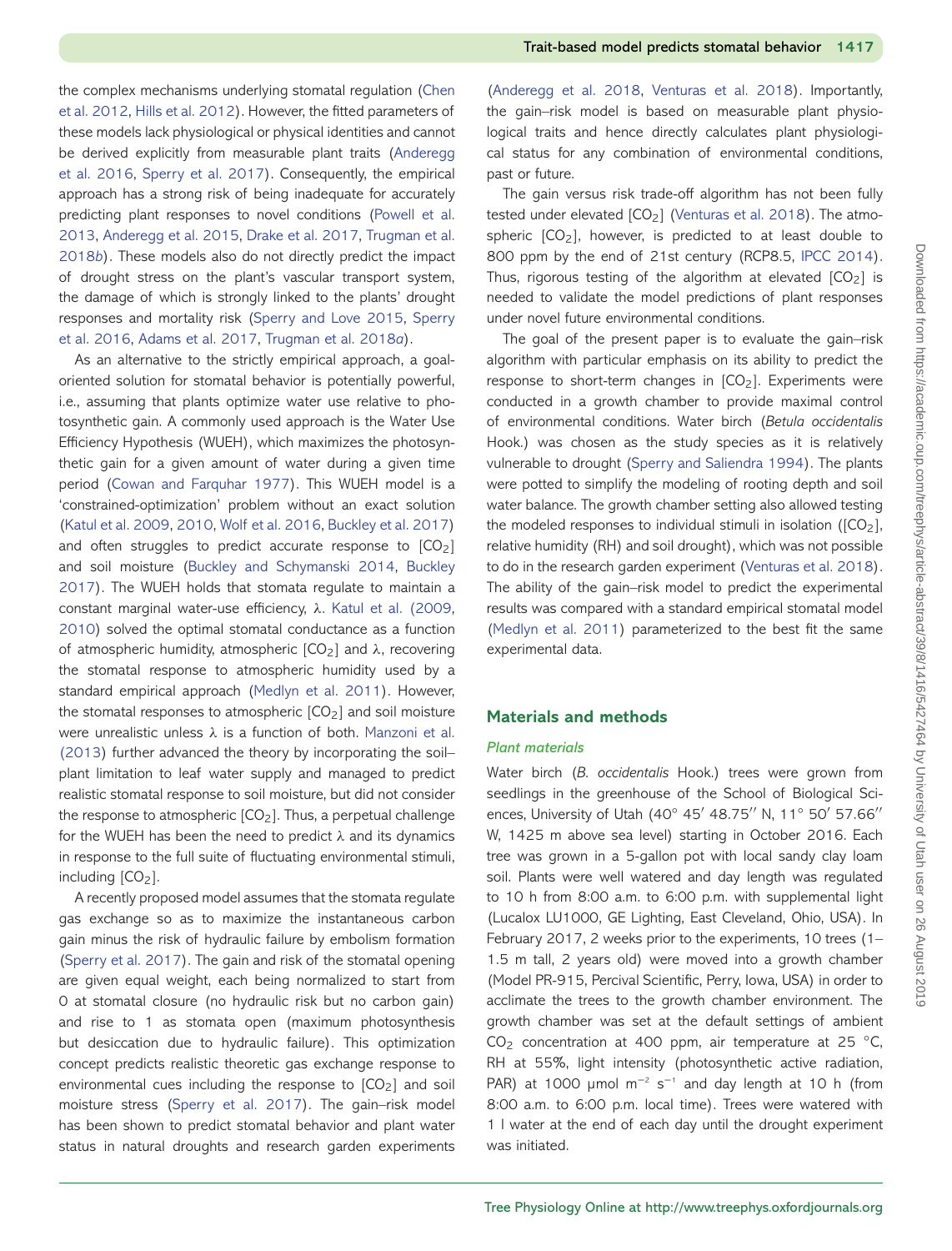#### *Experimental design*

Growth chamber trees were subjected to three sequential treatments: ambient  $CO<sub>2</sub>$  concentration, RH and soil drought. The responses of leaf xylem pressure and leaf gas exchange were measured during each treatment. The  $CO<sub>2</sub>$  treatment was conducted on six trees (trees no. 1–6) at a series of ambient  $CO<sub>2</sub>$  concentrations starting at 800 ppm, and stepping down to 600, 400, 300 and 200 ppm. All other environmental conditions were kept at default settings. Trees were held at each concentration for at least 90 min prior to measurements. The  $CO<sub>2</sub>$  response was measured from high to low  $[CO<sub>2</sub>]$  in order to avoid any legacy impact of cavitation due to more negative leaf xylem pressures at lower  $[CO<sub>2</sub>]$ . At the end of the experiment, the chamber  $[CO<sub>2</sub>]$  was returned to the default at 400 ppm.

Next, the RH treatment was conducted on six trees (trees no. 1, 2 and 7–10) at a series of RH settings of 75%, 65%, 55%, 45% and 35% while keeping other environmental conditions at default settings. The actual chamber vapor pressure deficit (air VPD) was estimated for each gas exchange measurement based on spot measurements of RH and air temperature. The humidity response was measured going from high to low RH in order to avoid the potential legacy of cavitation due to lower leaf xylem pressure in drier air. A different set of trees were chosen for the RH (and soil drought, below) treatments to decrease the reduction in leaf area caused by sampling for pressure chamber measurements of xylem pressure. After the RH experiment, the chamber RH was set back to the default 55%.

The final drought response experiment was also performed on six trees (trees no. 2, 4, 6 and 8–10). Trees were watered only on the first day and dried for four successive days, with measurements conducted at the end of the day. After the measurements, trees were bagged and placed in the dark for at least 3 h to suppress transpiration and equilibrate leaf xylem pressure with soil water potential. Leaf xylem pressure was measured on two to three leaves for each bagged tree and served as a proxy for the soil water potential at the end of the day. Trees were then moved back into the growth chamber for further drought. The growth chamber conditions and timing for leaf xylem pressure measurements of the  $CO<sub>2</sub>$ , RH and drought treatments are listed in supplementary data Table S1 (available as Supplementary Data at *Tree Physiology* Online).

The tree response to each treatment  $(CO<sub>2</sub>, RH, soil drought)$ was assessed from measurements of gas exchange and xylem pressure. Gas exchange measurements were performed only when the light had been turned on for at least 120 min and when the growth chamber environment had stabilized for 90 minutes. The whole-tree transpiration rate ( $E_{\text{tree}}$ ) was measured with a 0.5 g precision 34 kg range balance (Sartorius LP34000P, Sartorius Corporation, Goettingen, Germany). The total weight was recorded to the computer every 10 s for 6–10 min. Whole-tree transpiration rate was estimated from

the slope of the linear regression of weight loss versus time. Leaf level gas exchange (including photosynthetic rate, stomatal conductance and leaf temperature,  $T_{\text{leaf}}$ ) was measured on two to four leaves on each tree at each treatment stage with a portable photosynthesis system (Li-6800, LICOR Inc., Lincoln NE, USA) by setting the Li-6800 chamber temperature at the growth chamber temperature. One of the leaves used in the photosynthesis measurement was then used in the leaf xylem pressure measurement with a pressure chamber (PMS Instruments, Corvallis, OR, USA; precision  $\pm$ 0.05 MPa) for each tree at different stages of three treatments. Transpiring leaf xylem pressures were measured only for three stages in each treatment in order to minimize the disturbance of decreased leaf area.

#### *Model description*

The gain–risk model [\(Sperry et al. 2017\)](#page-10-12) was modified for the input/output of this study [\(Table 1\)](#page-3-0). The model was coded with Julia (Julia 0.4.7, NumFocus) and is publicly available [\(https://](https://github.com/Yujie-WANG/Published-Codes-Yujie-WANG) [github.com/Yujie-WANG/Published-Codes-Yujie-WANG\)](https://github.com/Yujie-WANG/Published-Codes-Yujie-WANG). The plant was represented by one canopy sunlit layer, one stem element, one root layer and one rhizosphere and soil layer in series. No shaded canopy layer was modeled because there was no significant leaf shading for the small saplings (1.0–1.5 m tall) in the growth chamber, and only one root layer was used due to the homogeneous soil moisture in a small pot. Leaf temperature was not modeled in this version because the main purpose of the study was to test the accuracy of the optimization algorithm itself rather than the additional energy balance routine that predicts *T*leaf [in the full version \(](#page-10-19)[Sperry et al. 2017](#page-10-12)[,](#page-10-19) Venturas et al. 2018). Instead, the  $T_{\text{leaf}}$  required by the model was an input and was averaged from the  $T_{\text{leaf}}$  measurements for each tree. The model simulations assumed that cavitation of xylem conduits was irreversible (no xylem refilling). Examples of how xylem water pressure and hydraulic conductivity loss respond to the environmental cues can be found in Figure S1 (available as Supplementary Data at *Tree Physiology* Online).

The gain–risk model calculates the relative photosynthetic gain and hydraulic risk of stomatal opening at each time step. The gain is the photosynthetic rate relative to the maximum possible achieved by stomata opening at that time step. Maximal carboxylation rate at 25 °C (V<sub>cmax</sub>), maximal electron transport at 25  $\degree$ C ( $J_{\text{max}}$ ), air temperature,  $T_{\text{leaf}}$ , PAR and ambient [CO<sub>2</sub>] are the necessary inputs for computing the photosynthetic gain [\(Table 1\)](#page-3-0). The risk function measures the relative loss of hydraulic conductance at the end of the transpiration stream, which rises from 0 at stomatal closure to 1 for complete failure at the runaway cavitation. Necessary inputs include the soil moisture, rhizosphere resistance, vulnerability curves (VCs) and maximal conductances of the root, stem and leaf elements of the flow path, as well as the leaf area per basal area [\(Table 1\)](#page-3-0). Once the gain and risk functions are calculated as a function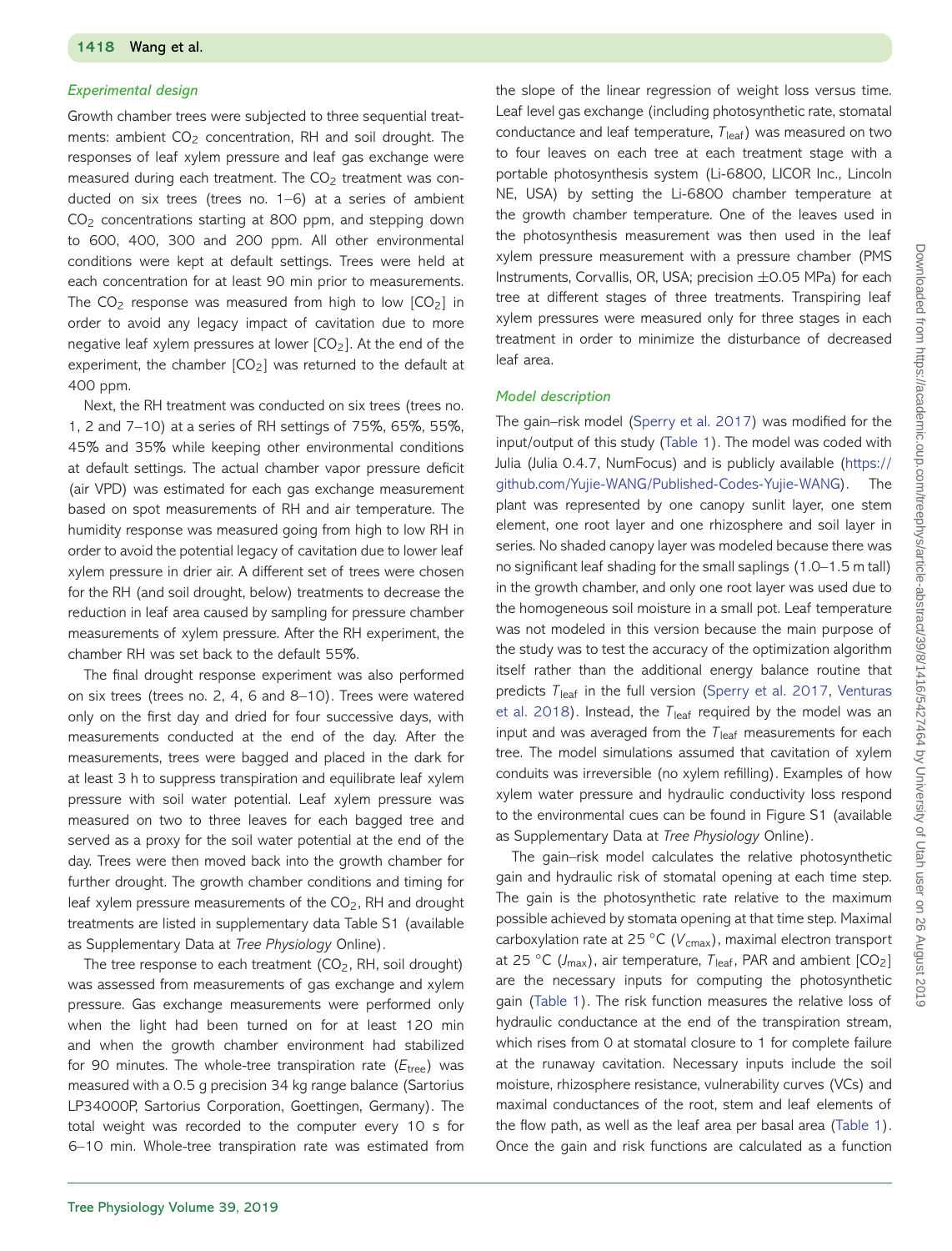| Symbol             | Definition                                                    | Unit                                                      | Input/output<br>Output |
|--------------------|---------------------------------------------------------------|-----------------------------------------------------------|------------------------|
| A                  | Photosynthetic assimilation, photosynthetic rate              | umol $CO_2$ m <sup>-2</sup> s <sup>-1</sup>               |                        |
| $C_{a}$            | Atmospheric CO <sub>2</sub> concentration                     | ppm                                                       | Input                  |
| $C_i$              | Intercellular CO <sub>2</sub> concentration                   | ppm                                                       | Output                 |
| D                  | Leaf-to-air vapor pressure deficit                            | kPa                                                       |                        |
| $E_{\rm tree}$     | Transpiration rate of the tree per basal area                 | $kg h^{-1} m^{-2}$                                        | Output                 |
| $J_{\text{max}}$   | Maximal electron transport at 25 °C                           | $\mu$ mol CO <sub>2</sub> m <sup>-2</sup> s <sup>-1</sup> | Input                  |
| $K_{\text{max}}$   | Maximal tree hydraulic conductance                            | kg $h^{-1}$ MPa <sup>-1</sup> m <sup>-2</sup>             | Input                  |
| $K_{\text{rhizo}}$ | Maximal tree rhizosphere conductance                          | kg $h^{-1}$ MPa <sup>-1</sup> m <sup>-2</sup>             | Input                  |
| La:Ba              | Leaf area to basal area ratio                                 | $m^2$ m <sup>-2</sup>                                     | Input                  |
| <b>MAPE</b>        | Mean absolute percent error                                   | $\%$                                                      |                        |
| <b>PAR</b>         | Photosynthetic active radiation                               | $\mu$ mol m <sup>-2</sup> s <sup>-1</sup>                 | Input                  |
| $P_{\text{leaf}}$  | Leaf xylem pressure under light condition                     | <b>MPa</b>                                                | Output                 |
| $P_{\rm pd}$       | Predawn leaf xylem pressure, a proxy for soil water potential | <b>MPa</b>                                                |                        |
| $P_{\rm soil}$     | Soil water potential                                          | <b>MPa</b>                                                | Input                  |
| <b>RH</b>          | Relative humidity                                             | %                                                         |                        |
| $T_{\text{leaf}}$  | Leaf temperature                                              | $\circ$ C                                                 | Input                  |
| VC                 | Xylem vulnerability curve to cavitation                       |                                                           | Input                  |
| $V_{\text{cmax}}$  | Maximal carboxylation rate at 25 °C                           | umol $CO_2$ m <sup>-2</sup> s <sup>-1</sup>               | Input                  |
| <b>VPD</b>         | Vapor pressure deficit in the air                             | kPa                                                       | Input                  |
| Weibull B          | Fitting parameter of the VC Weibull function                  | $-MPa$                                                    | Input                  |
| Weibull C          | Fitting parameter of the VC Weibull function                  |                                                           | Input                  |

<span id="page-3-0"></span>Table 1. List of symbols, definitions and status as model input or output. Note that leaf temperature and soil water potential are used as input in this model to test the gain–risk algorithm while they are used as outputs in other versions of the model [\(Venturas et al. 2018\)](#page-10-19).

of stomatal opening, the optimization algorithm finds the point at which the gain minus risk difference is maximized. This predicts the gas exchange and water status parameters (e.g., photosynthetic rate, transpiration rate, leaf xylem pressure) at the time step. Model details can be found in [Sperry et al. \(2017\)](#page-10-12) and [Venturas et al. \(2018\)](#page-10-19).

#### *Measuring model input parameters*

*Photosynthesis parameters V*<sub>cmax</sub> and *J*<sub>max</sub> at 25 °C were obtained from the measured relationship between the photosynthetic rate (A) and intercellular  $CO<sub>2</sub>$  concentration (C<sub>i</sub>), *A*–*C*<sup>i</sup> curves. These curves were obtained for each tree in the growth chamber prior to each experimental treatment. For each curve, the net photosynthetic rates were measured at the leaf temperature of 25 °C and light intensity of 1000 μmol m<sup>-2</sup> s<sup>-1</sup> under a series of  $CO<sub>2</sub>$  concentrations: 50, 100, 150, 200, 300, 400, 500, 600, 800, 1000, 1200, 1400, 1600, 1800 and 2000 ppm. The dark respiration rate was then measured at the leaf temperature of 25  $°C$  and PAR = 0. The gas exchange measurements were done with a portable photosynthesis system (Li-6800).  $A-C_i$  curves were fitted to obtain the  $V_{\text{cmax}}$ and *J*max with the *scipy.optimize.leastsq* module in Python 3.6.5 (code provided with the gain–risk model). A total of 43 *A*–*C*<sup>i</sup> curves were constructed for the 10 trees and the average  $V_{\text{cmax}}$ and *J*max for each tree were calculated and used as model input. Ambient  $[CO<sub>2</sub>]$  and light were recorded from the growth chamber. Leaf temperatures were recorded from the Li-6800 where the inlet air temperature was set to the chamber air temperature.

*Vulnerability curves for the root and stem* Vulnerability curves of root, stem and leaf were constructed from well-watered, greenhouse-grown trees of the same cohort for the growth chamber experiments. Branches ∼80 cm long and roots were harvested, wrapped with black plastic bags and transported to the lab within 5 min of the collection. Stem and root segments 16–20 cm long were cut under water. The segments were vacuum infiltrated in 10 mM KCl for 30 min to remove the emboli in vessels. The segments were trimmed to 13.8 cm and maximal hydraulic conductivity was measured with a conductivity apparatus [\(Sperry et al. 1988\)](#page-10-21). Stem and root segments were then spun in a custom built rotor in a centrifuge for [10 min to introduce embolism under different pressures \(Alder](#page-9-16) et al. 1997). Hydraulic conductivity was measured immediately after taking the segment out of the centrifuge by correcting the background flow [\(Hacke et al. 2000,](#page-10-22) Torres-Ruiz et al. [2012\). Each segment was only used to measure the maximal](#page-10-23) conductivity and conductivity after spinning in the centrifuge (single spin method, [Hacke et al. 2015\)](#page-10-24). A total of 39 stem segments and 24 root segments were used to construct the VCs for stem and root, respectively. Root and stem VCs were fitted to the Weibull function,  $k = k_{max} \times \exp[-(P/B)^{∩}C]$ , where  $k_{max}$ is the maximal hydraulic conductance of the element, *B* and *C* are the fitted Weibull parameters and *P* is the xylem pressure in MPa.

*Vulnerability curve for the leaf* Potted trees in the greenhouse were dried to different leaf xylem pressures and then transported to the lab. Leaf xylem pressure was measured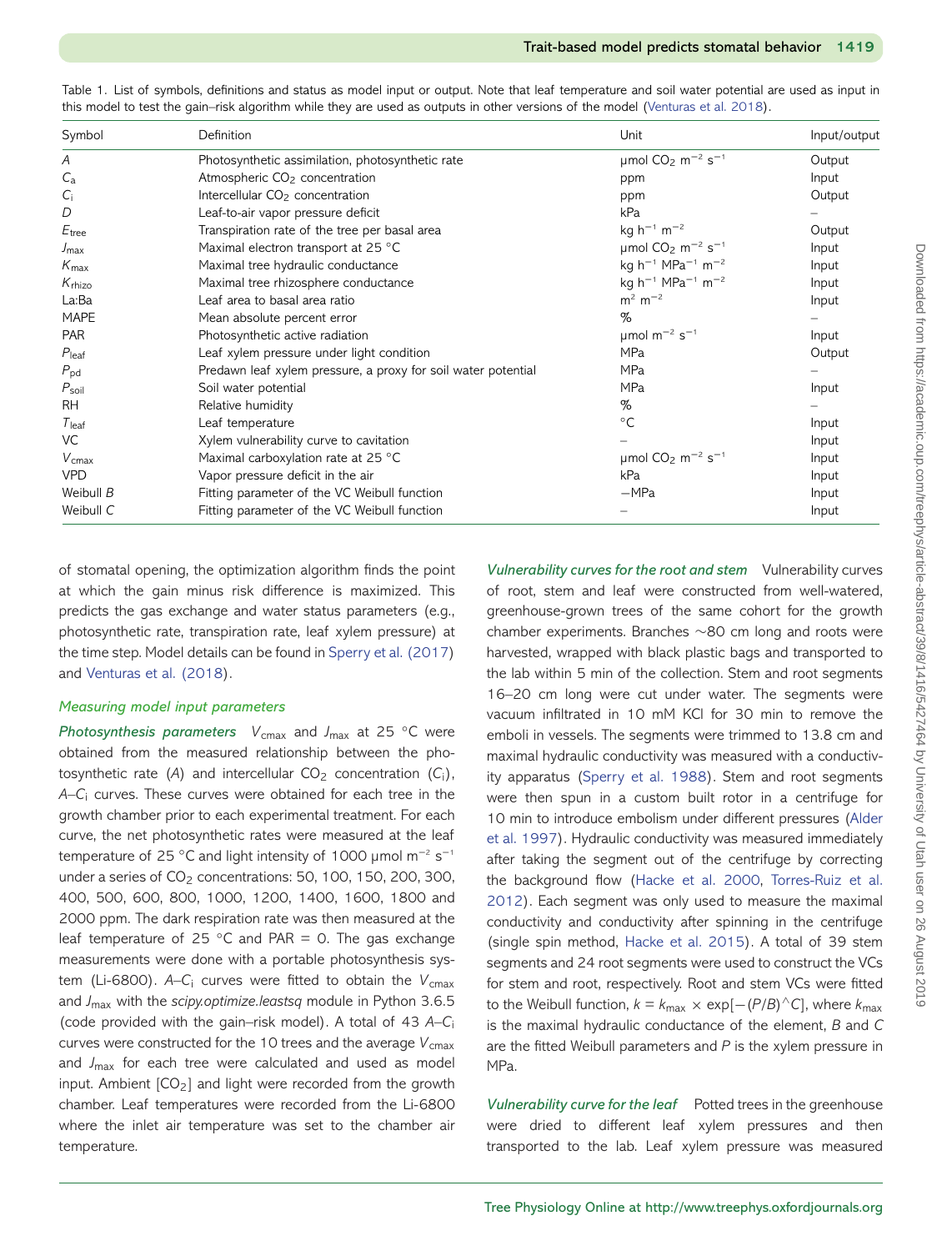on two to three bagged leaves for each stressed tree and then a leafy branch (basal diameter *>*5 mm) was harvested from the tree. Leaf edges were trimmed to expose the minor veins. The hydraulic conductance of the branch ( $k<sub>br</sub>$ ) was measured using the vacuum chamber method [\(Kolb et al. 1996\)](#page-10-25). Then leaves were cut from the branches at the proximal base of the petiole and hydraulic conductance of the stem ( $k_{st}$ ) was measured under a series of vacuum pressures. The hydraulic conductance of the leaf xylem was computed as  $k_{\text{lf}} = 1/(1/k_{\text{br}}-1/k_{\text{st}})$ . The leaf VC was constructed with 31 branches by plotting the *k*lf versus leaf xylem pressure and fitting the Weibull function.

#### *Maximal tree hydraulic conductance and its partitioning*

The whole-tree  $K_{\text{max}}$  per basal area represents the hydraulic conductance in the absence of any embolism. It was backcalculated from measured tree conductance under well-watered conditions, based on the VCs [\(Sperry and Love 2015,](#page-10-15) Ven[turas et al. 2018\). Tree conductance \(per growth chamber](#page-10-19) tree) was the quotient of measured midday transpiration rate and the difference between midday leaf xylem pressure and predawn leaf xylem pressure. The Python script to solve for *K*max from measured tree conductance can be found along with the model code.

The *K*max had to be partitioned into root, stem and leaf components (the rhizosphere resistance under wet soil conditions is negligible). The fraction of tree hydraulic resistance (reverse of conductance) in the roots was computed as (*P*md,b − *P*pd)/(*P*md − *P*pd), where *P*pd is the predawn leaf xylem pressure, P<sub>md,b</sub> is midday bagged leaf xylem pressures of leaves inserted near the root crown and *P<sub>md</sub>* is midday xylem pressure of transpiring leaves in the canopy. The stem versus leaf resistance ratio was obtained from the vacuum method, i.e.,  $k_{\text{lf}}/k_{\text{st}}$ . The resistance ratios of the stem and leaf to the whole tree were calculated as  $(P_{\text{md}} - P_{\text{md,b}})/(P_{\text{md}} - P_{\text{pd}}) \times k_{\text{lf}}/(k_{\text{lf}} + k_{\text{st}})$  and  $(P_{\text{md}} - P_{\text{md,b}})/(P_{\text{md}} - P_{\text{pd}}) \times k_{\text{st}}/(k_{\text{lf}} + k_{\text{st}})$ , respectively.

*Leaf area and stem area* After the experimental treatments were concluded in the growth chamber, the 10 experimental trees were cut to measure the leaf area and stem area. All the shoots were cut from the trees; leaf area and stem area were measured to obtain the leaf area to stem area ratio (La:Ba). Leaf areas were measured with a leaf area meter (Li-3100, LICOR Inc. Lincoln NE, USA). Three out of 10 trees (trees no. 3, 5 and 7) had a smaller La:Ba while 7 out of 10 trees (trees no. 1, 2, 4, 6 and 8–10) had a bigger La:Ba, so two different average ratios were computed for these two subsets and used as model input. Stem basal area was summed from the shoots in the pot. The average leaf area per basal area and stem basal area per tree were used to convert between leaf area-specific versus wholetree transpiration rate.

*Rhizosphere resistance* The hydraulic conductance in the rhizosphere (*K*rhizo) cannot be measured directly. The rhizosphere conductance was obtained from the value that minimized the sum of standardized square error (i.e., the sum of [measured – modeled/mean measured]<sup>2</sup>) of leaf xylem pressure, transpiration rate and photosynthetic rate across all comparisons in the  $CO<sub>2</sub>$ , RH and drought treatments (90 observations in total).

Soil moisture For the CO<sub>2</sub> and RH treatments, 'predawn' leaf xylem pressure (a proxy for soil water potential) was measured with a pressure chamber in the early morning before the lights were turned on. Trees were bagged during the night to ensure the suppression of nocturnal transpiration. The *P*<sub>pd</sub> was measured for each tree in the  $CO<sub>2</sub>$  and RH treatments and was assumed to be constant throughout the treatment day. For the drought treatment, the soil water potential was assessed from 'predawn' xylem pressures measured at the end of each drought day as already described.

#### *Testing the gain–risk model*

The gain–risk model was run for each tree for the same set of environmental conditions corresponding to the measurement of the tree's response to CO<sub>2</sub>, RH or drought. The predicted transpiration rate ( $E_{\text{tree}}$ ), photosynthetic rate (A) and leaf xylem pressure ( $P_{\text{leaf}}$ ) were compared with experimental observations to evaluate the model performance in predicting the stomatal responses to environmental cues. The comparison was quantified by calculating the mean absolute error (MAE) and mean absolute percentage error (MAPE; mean absolute difference as a percentage of the observed mean) for each comparison of *A*, *E*tree and *P*leaf for each treatment. Errors were equally weighted across the three variables by studentizing each value (subtracting the observed mean and dividing by the observed standard deviation). Model performance per treatment  $(CO<sub>2</sub>, RH, soil$ drought) was averaged from the MAPE for the *A*, *E*tree and *P*leaf response obtained for each treatment. Model performance per variable was the variable's MAPE averaged over all treatments. The overall model performance was evaluated by the MAPE averaged across all three variables and treatments.

#### *Comparison with an empirical model*

For comparison with the widely used empirical approach for modeling plant water status and gas exchange, a standard version of Ball–Berry–Leuning–Medlyn-type model was used [\(Ball et al. 1987,](#page-9-5) [Leuning 1995,](#page-10-8) [Medlyn et al. 2011\)](#page-10-4). For the empirical model, stomatal conductance, *g*s, was predicted as

<span id="page-4-0"></span>
$$
g_{\rm s}=g_0+\frac{1.6A}{C_{\rm a}}\bullet\left(1+\frac{g_1}{\sqrt{D}}\right)\bullet\left(\frac{P_{\rm soil}-P_{\rm min}}{P_{\rm max}-P_{\rm min}}\right),\quad (1)
$$

where C<sub>a</sub> is atmospheric [CO<sub>2</sub>], D is the leaf-to-air vapor pressure deficit, *g*0, *g*1, *P*min and *P*max are four parameters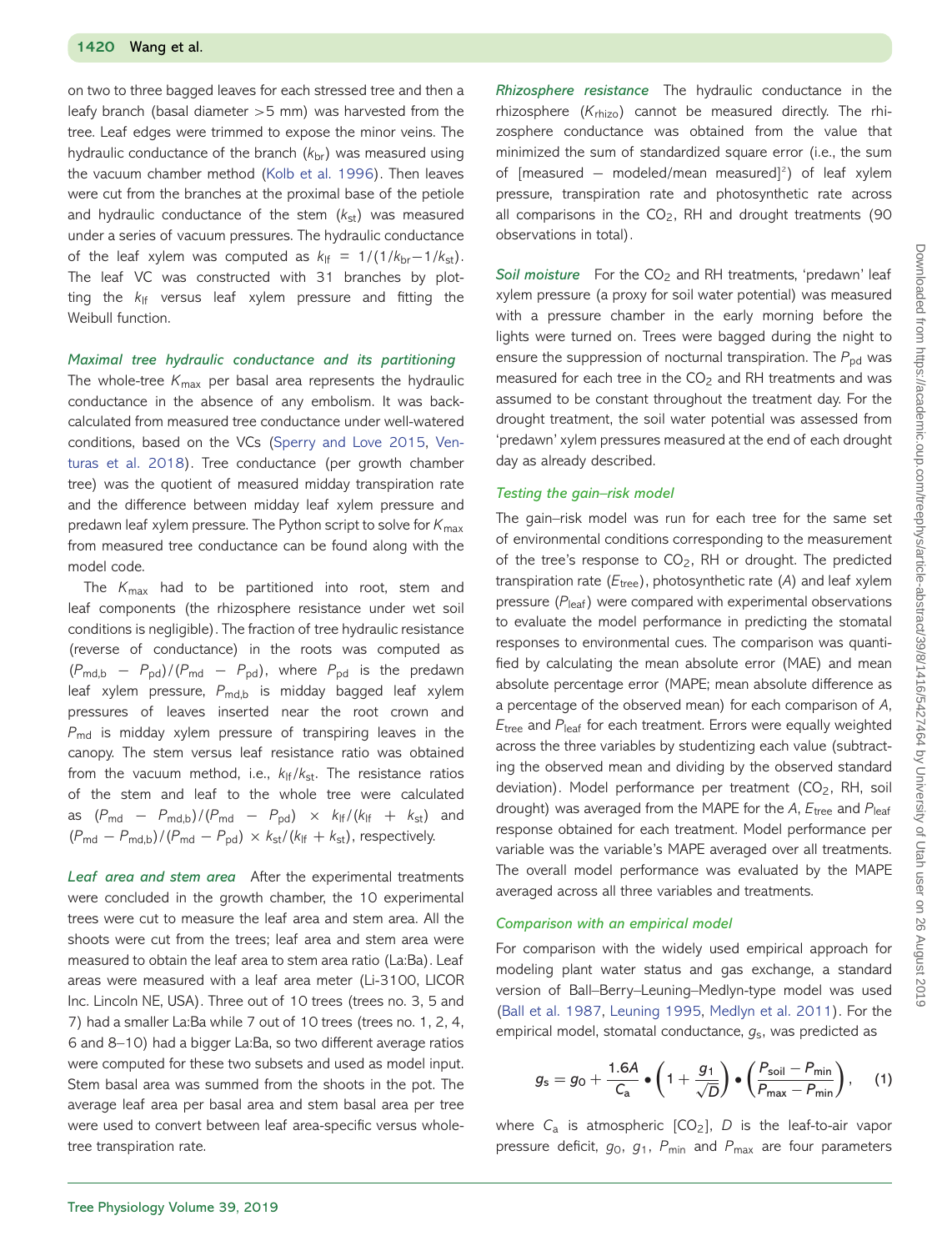

<span id="page-5-0"></span>Figure 1. Observations and gain–risk model predictions in the CO<sub>2</sub>, humidity and drought treatments. The blue numbers show the observations while the red numbers show the model prediction of each tree (identification number from 1 to 10). Panels (A)–(C) show the observed and modeled photosynthetic rate (*A*). Panels (D)–(F) show the observed and modeled tree transpiration (*E*tree). Panels (G)–(I) show the observed and modeled leaf xylem pressure ( $P_{\text{leaf}}$ ). The VPD is the vapor pressure deficit in the air.

fitted to the data and P<sub>soil</sub> is the soil water potential (predawn leaf xylem pressure was the proxy for  $P_{\text{sol}}$ ). Standard empirical stomatal conductance models lack a soil moisture term (e.g., the right-hand bracketed term; [Ball et al. 1987,](#page-9-5) [Leuning 1995,](#page-10-8) [Medlyn et al. 2011\)](#page-10-4), which is added to account for drought stress in large-scale ecosystem models [\(Trugman et al. 2018b\)](#page-10-14). Equation [1](#page-4-0) without the soil moisture term is consistent with the WUEH [\(Cowan and Farquhar 1977\)](#page-9-11) assuming that RuBP regeneration governs the photosynthesis and marginal water use efficiency is independent of C<sub>a</sub> and P<sub>soil</sub>. The solution of Eq. [1](#page-4-0) must also satisfy the physiological relationship between *g*<sup>s</sup> and *A*, which was assumed to be identical to the gain function for consistency with the gain–risk model (*g*<sup>s</sup> and *A* were calculated from the intersection of the *A*–*C*<sup>i</sup> curve and Eq. [1\)](#page-4-0). Similarly, *g*<sup>s</sup> was linked to  $E_{\text{tree}}$  and  $P_{\text{leaf}}$  as dictated by the risk function. The fitting parameters were optimized to minimize the sum of studentized MAE (measured versus modeled *A*, *E*tree and *P*<sub>leaf</sub>; values were studentized by subtracting the observed mean

and dividing by the observed standard deviation) for combined [CO2], RH and drought treatments. Once parameterized, Eq. [1](#page-4-0) was numerically solved for the *g*<sup>s</sup> and associated *A*, *E*tree and *P*leaf that satisfied the gain and risk function specific to each tree and measurement period. The code for the empirical model is available at [https://github.com/Yujie-WANG/Published-Codes-](https://github.com/Yujie-WANG/Published-Codes-Yujie-WANG)[Yujie-WANG.](https://github.com/Yujie-WANG/Published-Codes-Yujie-WANG)

## **Results**

## *Plant traits and model inputs*

Mean *V*<sub>cmax</sub> for each tree ranged from 12.8 to 96.6 μmol m<sup>-2</sup> s<sup>-1</sup> and mean *J*max ranged from 24.0 to 203.0 μmol m<sup>−</sup><sup>2</sup> s<sup>−</sup><sup>1</sup> . *J*max was linearly correlated with  $V_{\text{cmax}}$  ( $R^2 = 0.992$ ,  $N = 43$ ) with a ratio of 1.86 (see Figure S2 available as Supplementary Data at *Tree Physiology* Online). Trees no. 3, 5 and 7 had significantly lower leaf area to basal area ratio averaging 2648 m<sup>2</sup> m<sup>-2</sup> compared with the rest of the trees, which averaged 5663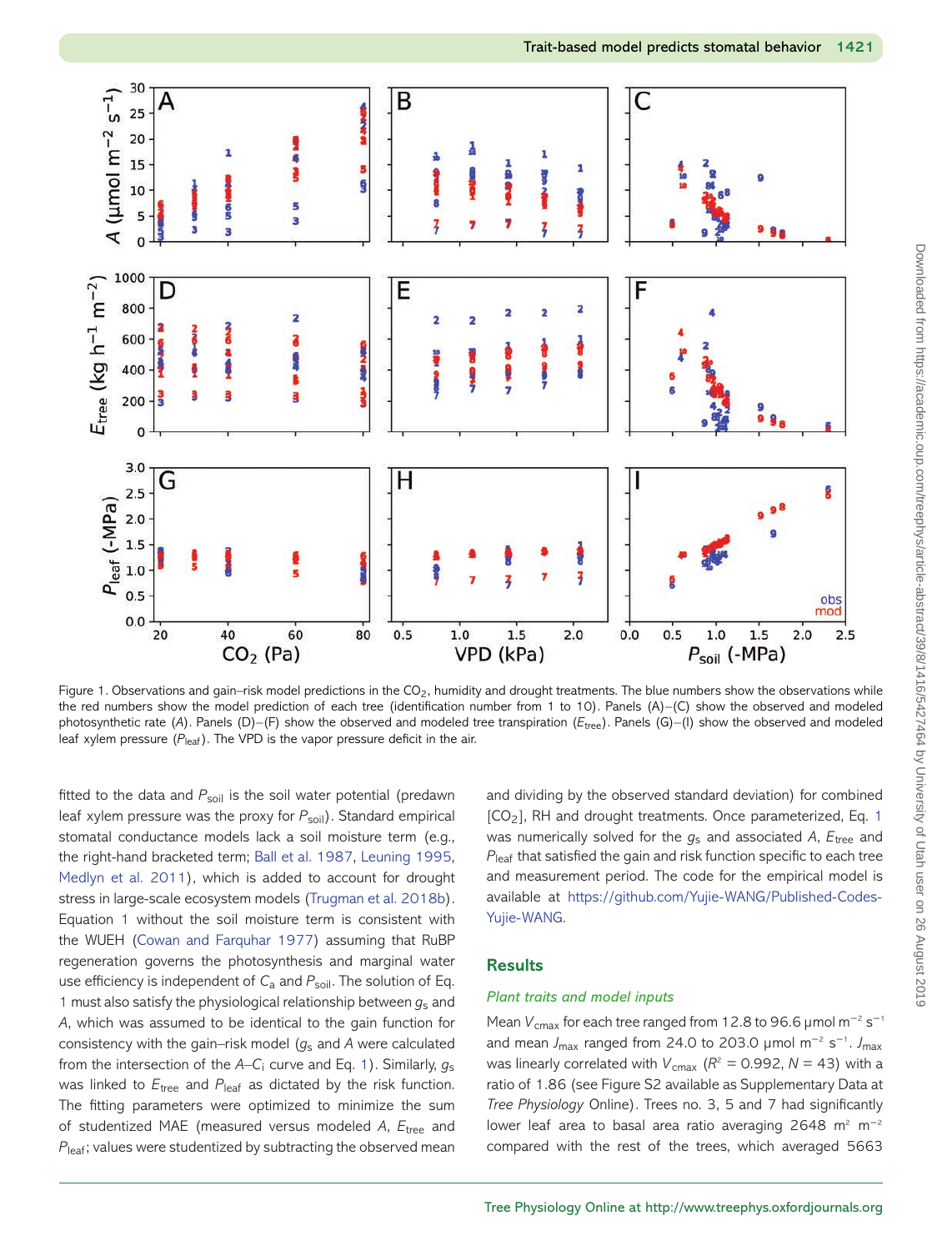m<sup>2</sup> m<sup>-2</sup>, and the model was parameterized accordingly. The average percentage of tree hydraulic resistance in root, stem and leaf pathways was 53.7%, 24.3% and 22.0%, respectively. Estimated rhizosphere conductance was  $6 \times 10^8$  times the *K*max of each tree (yielding an average rhizosphere resistance of 36.2% over the full range of soil water potential from zero to the value at which gas exchange would cease). The *K*max of each tree ranged from 560 to 1970 kg h<sup>-1</sup> MPa<sup>-1</sup> m<sup>-2</sup>. Roots and leaves were more vulnerable to cavitation than the stems with the P<sub>50</sub> (xylem pressure at 50% loss of conductance) of  $-1.14$  MPa and  $-1.10$  MPa, respectively, compared with the −1.97 MPa in stems. The traits used for modeling each tree can be found in the supplementary data (see Table S2 available as Supplementary Data at *Tree Physiology* Online).

#### *Performance of the gain–risk model*

In the  $CO<sub>2</sub>$  experiment, as  $CO<sub>2</sub>$  concentration was decreased from high (800 ppm) to low (200 ppm), the observed photosynthetic rate decreased (*P <* 0.001, linear regression, [Figure 1A,](#page-5-0) blue data), whole tree transpiration increased nonsignificantly  $(P = 0.13$ , linear regression, [Figure 1D,](#page-5-0) blue data) and leaf xylem pressure became more negative  $(P = 0.03$ , linear regression, [Figure 1G,](#page-5-0) blue data). The gain–risk model tracked these measured trends well [\(Figure 1A,D, and G,](#page-5-0) red data). The standardized MAPE was 25.0%, averaged across all photosynthesis, transpiration and leaf xylem pressure comparisons [\(Figure 2A,](#page-7-0) [Table 2\)](#page-8-0). The error was lower for the predictions of transpiration and xylem pressure than for photosynthesis [\(Table 2\)](#page-8-0). The linear regression slope for modeled versus measured transpiration was not significantly different from 1  $(P = 0.14,$  [Table 2\)](#page-8-0), and the rest of the variable sets had slopes significantly shallower than 1 (*P <* 0.001, [Table 2\)](#page-8-0).

In the RH treatment, as RH was decreased from high to low (from 75% to 35%, corresponding to an atmospheric VPD ranging from 0.79–2.06 kPa), the observed photosynthetic rate decreased (*P <* 0.001, linear regression, [Figure 1B,](#page-5-0) blue data) while tree transpiration rate increased  $(P = 0.05$ , linear regression, [Figure 1E,](#page-5-0) blue data) and leaf xylem pressure became more negative  $(P = 0.84$ , [Figure 1H,](#page-5-0) blue data). The gain–risk model tracked these trends [\(Figure 1B, E and H](#page-5-0) red data) with an overall MAPE of 21.9% [\(Figure 2B\)](#page-7-0). The error was greatest for photosynthesis and least for xylem pressure [\(Table 2\)](#page-8-0). The linear regression slope for each modeled versus measured variable set (i.e., *A*, *E*tree, *P*leaf and All) was significantly lower than 1 ( $P < 0.001$ , [Table 2\)](#page-8-0).

In the soil drought treatment, as predawn xylem pressure fell from −0.5 MPa to −2.3 MPa during the drought, the observed photosynthesis, transpiration and leaf xylem pressure fell (*P <* 0.001, linear regression, [Figure 1C, F and I,](#page-5-0) blue data). These trends were predicted by the gain–risk model [\(Figure 1C,](#page-5-0) [F and I,](#page-5-0) red data), but the percentage error was greater at

41.9% [\(Figure 2C\)](#page-7-0). The percentage error was larger for photosynthesis and transpiration than xylem pressure [\(Table 2\)](#page-8-0). The larger percentage error in the drought treatment compared with the  $CO<sub>2</sub>$  and RH treatments resulted from the lower mean photosynthesis and transpiration rates measured under drought stress. In terms of average absolute value of the error, the drought treatment was comparable to the  $[CO<sub>2</sub>]$  and RH treatments. The linear regression slopes for the modeled versus measured transpiration and leaf xylem pressure were not significantly different from 1 (*P* = 0.58 and 0.13, respectively, [Table 2\)](#page-8-0), but the slopes for photosynthesis and combined variable set were significantly lower than 1 (*P <* 0.001, [Table 2\)](#page-8-0).

Pooling the CO<sub>2</sub>, RH and soil drought treatments, the overall MAPE for the gain–risk model was 26.8% [\(Figure 2D\)](#page-7-0), with more error in the photosynthesis prediction (38.1%) than the xylem pressure prediction (14.5%). Transpiration MAPE was intermediate (27.8%, [Table 2\)](#page-8-0). The model predictions fell close to the 1:1 line that was also within the 95% confidence limits of the regression. A linear regression of the studentized model prediction versus observations had slope lower than 1 for each treatment, each variable and combined treatments (*P <* 0.01, [Figure 2A–D,](#page-7-0) [Table 2\)](#page-8-0).

#### *Comparison with the empirical model*

Pooling across all treatments and variables, the gain–risk model predicted observed tree responses more skillfully (MAPE = 26.8%) than the Ball–Berry–Leuning–Medlyn empirical model (MAPE =  $37.5\%$ ; [Figure 2D and H\)](#page-7-0). On a per treatment basis, the gain–risk model gave lower errors for all the  $[CO_2]$ , RH and drought responses [\(Figure 2A–C, E–G\)](#page-7-0). Per variable, the gain–risk model better predicted the photosynthesis, whole-tree transpiration and leaf xylem pressure for combined treatments. The empirical model only performed slightly better for photosynthesis in the  $[CO<sub>2</sub>]$  treatment and whole-tree transpiration in the drought treatment [\(Table 2\)](#page-8-0). A linear regression of the studentized empirical fitting had slope lower than 1 for each treatment and combined treatments (*P <* 0.001, [Figure 2E–H,](#page-7-0) [Table 2\)](#page-8-0). Per variable, only the linear regression for leaf xylem pressure in the RH, drought and all treatments combined showed slopes not significantly different from 1 ( $P = 0.34$ , 0.91 and 0.76, respectively, [Table 2\)](#page-8-0). In the RH treatment, the empirical model underestimated *A*, *E*tree and *P*<sub>leaf</sub> as the modeled values were below the 1:1 line [\(Figure 2F\)](#page-7-0).

#### **Discussion**

The gain–risk optimization model was able to capture the  $[CO<sub>2</sub>]$ , air humidity and soil drought responses in novel conditions, suggesting that patterns of tree-level gas exchange are consistent with an optimization of carbon gain and hydraulic risk. The gain–risk model showed better overall predicting power than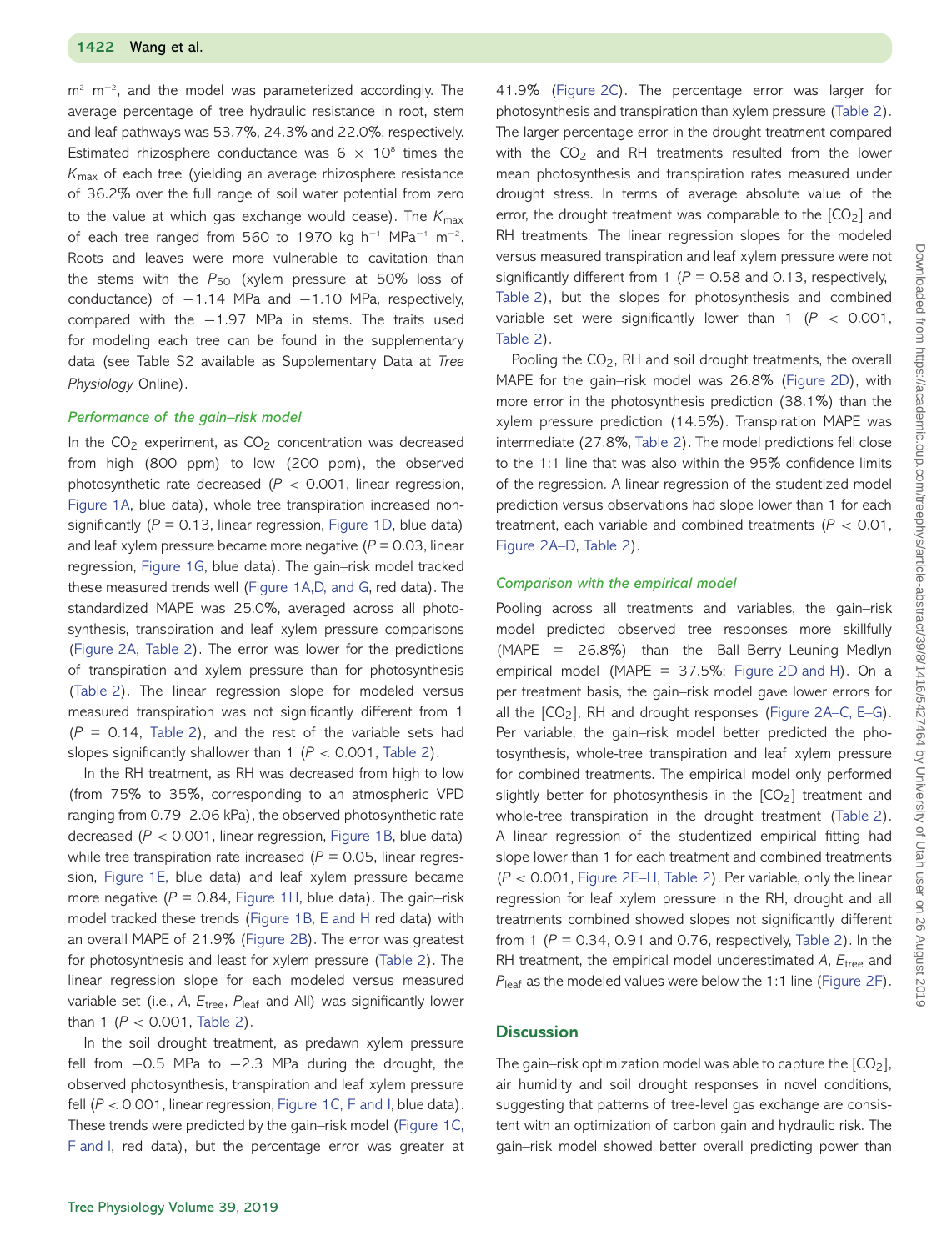

<span id="page-7-0"></span>Figure 2. Comparison of model predictions of studentized photosynthesis (*A*, green circle), transpiration (*E*tree, blue square) and leaf xylem pressure  $(P<sub>leaf</sub>, red triangle)$  versus experimental observations. Panels  $(A)$ – $(D)$  show the gain–risk model predictions for CO<sub>2</sub>, RH, drought and all treatments, respectively. Panels (E)–(H) show the empirical model fittings for CO2, RH, drought and all treatments, respectively. Solid black lines are the 1:1 relationship. Dashed lines are the regression lines. Dotted lines are the 95% confidence intervals for the linear regression. The mean absolute percentage error and the regression statistics are listed in [Table 2.](#page-8-0)

the empirical model, which had the advantage of freely tuning four parameters to best fit the data. The only parameter adjusted post-hoc in the gain–risk approach was the rhizosphere conductance, which is a difficult trait to measure. This trait selectively influences the model under drought conditions because only in drying soil does rhizosphere hydraulic conductance become limiting [\(Sperry et al. 1998,](#page-10-26) [Sperry and Love 2015,](#page-10-15) Wolfe et al. [2016\). Thus, the post-hoc adjustment of the rhizosphere con](#page-11-2)ductance had a minimal influence on the good fits observed in the well-watered  $CO<sub>2</sub>$  and RH treatments. The advantage of having all model parameters associated with identifiable traits is that this makes it easier to assign a value and uncertainty to them a priori when true predictions are required (as opposed to the hind-casting that is possible during model validation). One can also better understand the physiological basis for uncertainties in model projections when all inputs are linked to trait and process. At the same time, it is important to restrict the model to well-understood trait and process, or risk regression to post-hoc fitting that becomes equivalent to the empirical approach. For example, it can be conceptually useful to incorporate phloem transport in an optimization model, but this approach has the downside of adding a suite of currently poorly known parameters [\(Nikinmaa et al. 2013,](#page-10-27) [Huang et al. 2018\)](#page-10-28).

The present results add to the prior validations of the gain– risk algorithm in controlled plantation experiment with aspen (*Populus tremuloides*; [Venturas et al. 2018\)](#page-10-19), and meta-analysis of gas exchange data from a variety of species (Anderegg et [al. 2018\). The work adds to this body of literature and is the](#page-9-15) first testing of the model's CO<sub>2</sub> response to both elevated and decreased CO<sub>2</sub> concentrations. The overall error (26.8% for all treatments) was comparable to that for the Venturas et al. [\(2018\) study \(27.9% for control and drought treatments\).](#page-10-19) Although the percentage error was higher for the drought treatment (41.9%), this was owing to lower mean values rather than to a greater absolute error. The MAEs for water birch (A: 2.83,  $E_{\text{tree}}$ : 135.52 and  $P_{\text{leaf}}$ : 0.23 for drought treatment, units in [Table 1\)](#page-3-0) were comparable to the MAEs for aspen in the Venturas study (*A*: 2.3, *E*tree: 151.2 and P<sub>leaf</sub>: 0.4, units in [Table 1\)](#page-3-0). An advantage of the growth chamber experiments was the ability to isolate the model error for each individual driver ( $[CO<sub>2</sub>]$ , RH and soil drought). Similar absolute error values indicated that the gain–risk model represented all responses with equal fidelity [\(Table 2\)](#page-8-0).

The slope of the model predictions and observations in [Figure 2D](#page-7-0) was significantly lower than 1, suggesting that the model either underestimated gas exchange rates under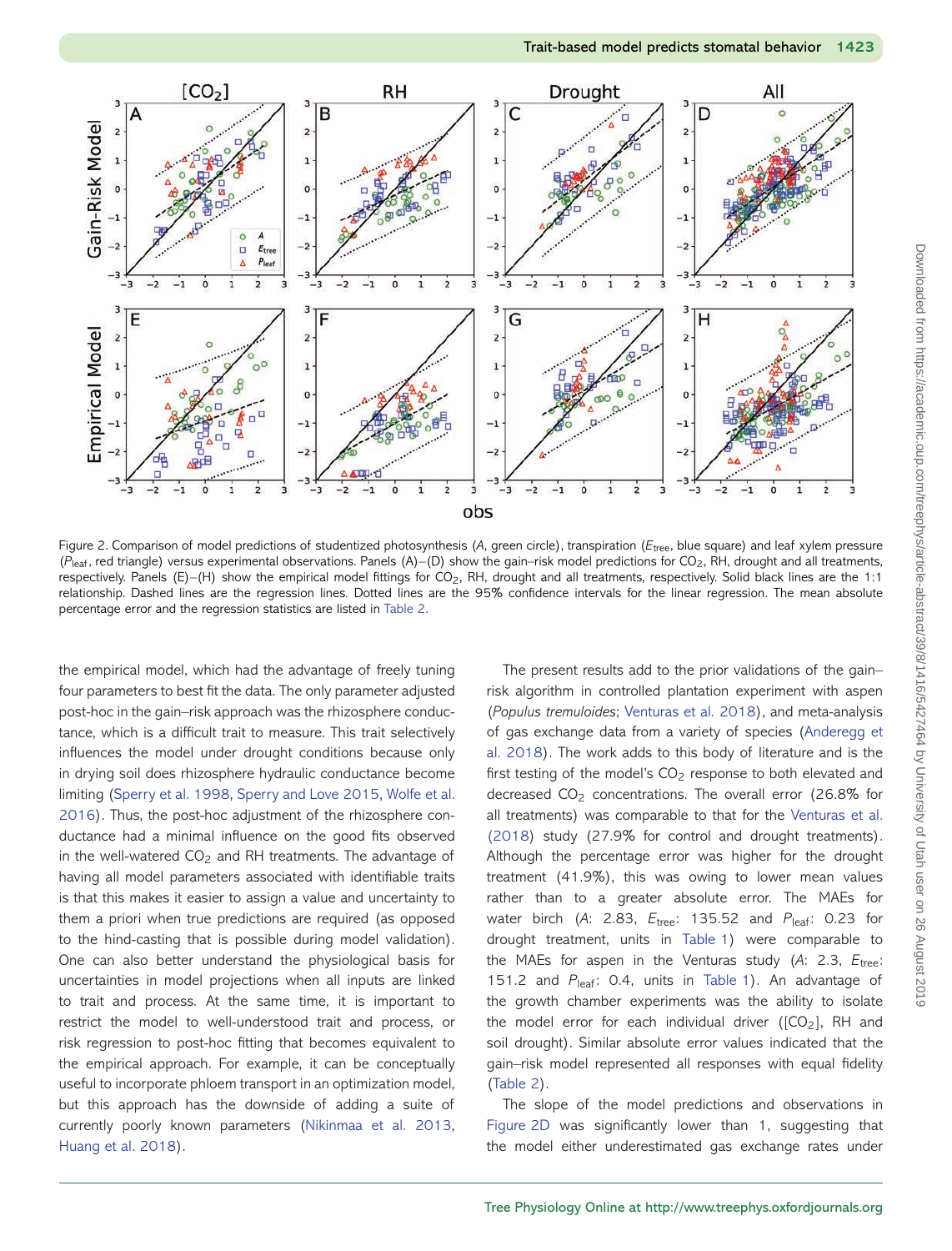<span id="page-8-0"></span>

| Treatment/Model            |                                 | Predicted       |                   |                     |                 |  |
|----------------------------|---------------------------------|-----------------|-------------------|---------------------|-----------------|--|
|                            |                                 | Α               | $E_{\text{tree}}$ | $P_{\mathsf{leaf}}$ | All             |  |
| $CO2/Gain-risk$            | <b>MAPE</b>                     | 41.1%           | 17.8%             | 16.2%               | 25.0%           |  |
|                            | MAE                             | 4.25            | 78.83             | 0.18                |                 |  |
|                            | Slope                           | $0.62 \pm 0.11$ | $0.81 \pm 0.12$   | $0.25 \pm 0.15$     | $0.61 \pm 0.08$ |  |
|                            | $Slope = 1$                     | 0.00            | 0.14              | 0.00                | 0.00            |  |
|                            | $R^2$                           | 0.527           | 0.606             | 0.140               | 0.441           |  |
| CO <sub>2</sub> /Empirical | <b>MAPE</b>                     | 40.7%           | 49.1%             | 26.7%               | 38.8%           |  |
|                            | MAE                             | 4.21            | 217.29            | 0.30                |                 |  |
|                            | Slope                           | $0.63 \pm 0.11$ | $0.36 \pm 0.16$   | $-0.23 \pm 0.24$    | $0.33 \pm 0.12$ |  |
|                            | $Slope = 1$                     | 0.00            | 0.00              | 0.00                | 0.00            |  |
|                            | $R^2$                           | 0.539           | 0.155             | 0.059               | 0.094           |  |
| RH/Gain-risk               | <b>MAPE</b>                     | 31.5%           | 23.5%             | 10.7%               | 21.9%           |  |
|                            | <b>MAE</b>                      | 3.50            | 111.66            | 0.12                |                 |  |
|                            | Slope                           | $0.45 \pm 0.08$ | $0.25 \pm 0.07$   | $0.71 \pm 0.11$     | $0.43 \pm 0.07$ |  |
|                            | $Slope = 1$                     | 0.00            | 0.00              | 0.02                | 0.00            |  |
|                            | $\mathbb{R}^2$                  | 0.563           | 0.287             | 0.708               | 0.332           |  |
| RH/Empirical               | <b>MAPE</b>                     | 46.9%           | 41.7%             | 14.0%               | 34.2%           |  |
|                            | <b>MAE</b>                      | 5.20            | 198.18            | 0.16                |                 |  |
|                            | Slope                           | $0.45 \pm 0.07$ | $0.37 \pm 0.12$   | $0.85 \pm 0.16$     | $0.51 \pm 0.07$ |  |
|                            | $Slope = 1$                     | 0.00            | 0.00              | 0.34                | 0.00            |  |
|                            | $R^2$                           | 0.632           | 0.237             | 0.651               | 0.382           |  |
| Drought/Gain-risk          | <b>MAPE</b>                     | 43.0%           | 65.4%             | 17.3%               | 41.9%           |  |
|                            | <b>MAE</b>                      | 2.83            | 135.52            | 0.23                |                 |  |
|                            | Slope                           | $0.44 \pm 0.10$ | $0.91 \pm 0.17$   | $0.85 \pm 0.10$     | $0.71 \pm 0.09$ |  |
|                            | $Slope = 1$                     | 0.00            | 0.58              | 0.13                | 0.00            |  |
|                            | $R^2$                           | 0.421           | 0.544             | 0.849               | 0.483           |  |
| Drought/Empirical          | <b>MAPE</b>                     | 45.5%           | 59.2%             | 21.7%               | 42.1%           |  |
|                            | MAE                             | 2.99            | 122.56            | 0.29                |                 |  |
|                            | Slope                           | $0.36 \pm 0.08$ | $0.45 \pm 0.12$   | $1.02 \pm 0.20$     | $0.55 \pm 0.09$ |  |
|                            | $Slope = 1$                     | 0.00            | 0.00              | 0.91                | 0.00            |  |
|                            | $R^2$                           | 0.446           | 0.373             | 0.658               | 0.381           |  |
| All/Gain-risk              | <b>MAPE</b>                     | 38.1%           | 27.8%             | 14.5%               | 26.8%           |  |
|                            | <b>MAE</b>                      | 3.58            | 106.58            | 0.17                |                 |  |
|                            | Slope                           | $0.56 \pm 0.07$ | $0.54 \pm 0.05$   | $0.79 \pm 0.07$     | $0.60 \pm 0.04$ |  |
|                            | $Slope = 1$                     | 0.00            | 0.00              | 0.01                | 0.00            |  |
|                            | $\mathbb{R}^2$                  | 0.463           | 0.541             | 0.690               | 0.506           |  |
| All/Empirical              | <b>MAPE</b>                     | 44.2%           | 47.6%             | 20.7%               | 37.5%           |  |
|                            | MAE                             | 4.17            | 181.80            | 0.25                |                 |  |
|                            | Slope                           | $0.51 \pm 0.06$ | $0.25 \pm 0.07$   | $0.95 \pm 0.15$     | $0.51 \pm 0.05$ |  |
|                            | $Slope = 1$                     | 0.00            | 0.00              | 0.76                | 0.00            |  |
|                            | $\ensuremath{\mathnormal{R}}^2$ | 0.479           | 0.153             | 0.455               | 0.304           |  |

favorable conditions or overestimated them under stressful conditions. The results suggest that the latter case applies to the water birch because the model predicted leaf xylem pressure became overly negative under stressed conditions [\(Figures 1F and I, and](#page-5-0) [2C\)](#page-7-0). This behavior would occur if the measured leaf VC was more resistant than the actual leaf VC. An overly resistant leaf VC would lead to more negative predicted *P*<sub>leaf</sub> and higher predicted transpiration at any soil moisture condition [\(Figures 1F and I, and](#page-5-0) [2C\)](#page-7-0). The measured leaf VC was for leaf xylem only, and so excluded potential declines in leaf hydraulic conductance in the extra-xylary flow path. The response of extra-xylary hydraulic conductance to water stress requires more quantitative investigation [\(Bartlett et al. 2014,](#page-9-17) [Meinzer et al. 2016,](#page-10-29) [Scoffoni et al. 2017\)](#page-10-30) and may improve model performance. Incorporating the mesophyll conductance [in the model may also improve the predictions \(Dewar et al.](#page-9-18) 2018, [Flexas et al. 2008\)](#page-10-31), but there are still knowledge gaps that prevent incorporating it in the gain–risk model such as how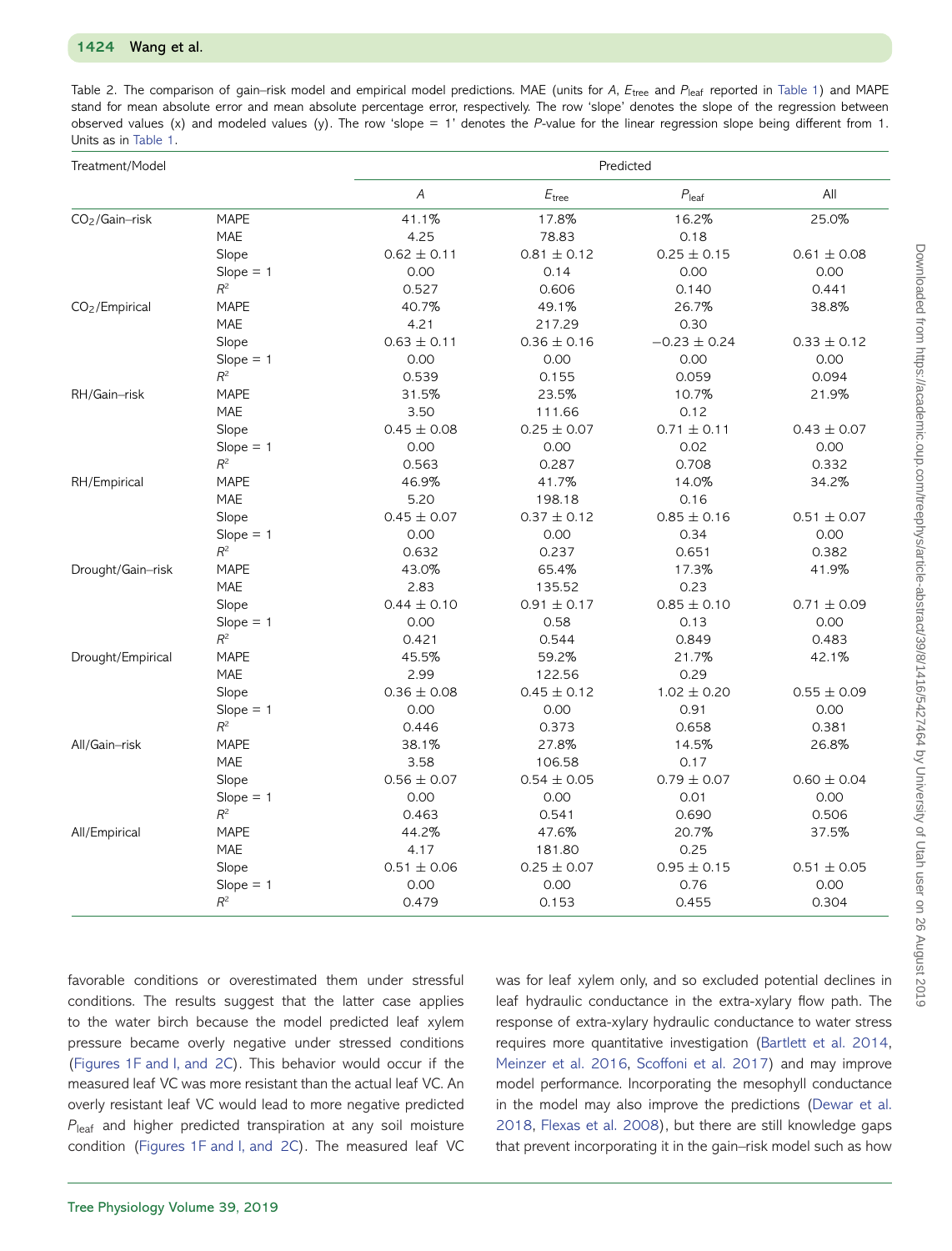to quantifiy the change of mesophyll conductance in response to the environment.

The empirical approach performed less satisfactorily compared with the trait-based gain–risk model, especially in predicting  $E_{\text{tree}}$  and  $P_{\text{leaf}}$  in the CO<sub>2</sub> and RH treatments [\(Table 2\)](#page-8-0). The underperformance of the empirical model was despite the advantage of fitting model parameters to the observed data set and using the same linkage between *g*s, *A*, *E*tree and *P*leaf employed in the gain–risk model (i.e., the gain and risk functions). Either the model 'parameters' are not constants as intended or the empirical equation itself does not fully capture the complexity of the stomatal response to  $CO<sub>2</sub>$ , RH and soil drought. Even if an empirical approach had been as successful as the gain–risk model, as was the case in the aspen study of [Venturas et al. \(2018\)](#page-10-19), the gain–risk model has the advantage of being parameterized by measurable traits with known uncertainties. The gain–risk approach also capitalizes on the known linkage between stomatal behavior and physiological traits [\(Pataki et al. 1998,](#page-10-32) [Sperry 2000,](#page-10-33) [Hubbard et al. 2001,](#page-10-34) [Santiago et al. 2004\)](#page-10-35).

While the gain–risk model can predict well the stomatal behavior based on measured traits, the predictions may only be relevant for short timeframes when these measured traits stay unchanged. Acclimation such as changes in leaf respiration, leaf area per basal area, photosynthetic capability and rooting depth has the potential to change plant response over time to the long-term changes in  $[CO<sub>2</sub>]$ , temperature and other factors [\(Eissenstat et al. 2000,](#page-10-36) [Ainsworth and Long 2005,](#page-9-19) Guswa [2008\). The fact that the gain–risk model is trait-based allows](#page-10-37) for modeling these acclimation processes as they become better understood. In conclusion, the gain–risk model appears to hold promise for improving predictions of forest health in response to a changing climate.

## **Conflict of interest**

None declared.

## **Funding**

This study was funded by NSF 1450650 granted to J.S.S. W.R.L.A. acknowledges funding from the David and Lucille Packard Foundation, the University of Utah Global Change and Sustainability Center, NSF Grants 1714972 and 1802880, and the USDA National Institute of Food and Agriculture, Agricultural and Food Research Initiative Competitive Programme, Ecosystem Services and Agro-ecosystem Management, Grant No. 2018-67019-27850. A.T.T. acknowledges support from the USDA National Institute of Food and Agriculture Postdoctoral Research Fellowship Grant No. 2018-67012-28020.

## **References**

- <span id="page-9-2"></span>AbdElgawad H, Farfan-Vignolo ER, de Vos D, Asard H (2015) Elevated CO2 mitigates drought and temperature-induced oxidative stress differently in grasses and legumes. Plant Sci 231:1–10.
- <span id="page-9-0"></span>Adams HD, Guardiola-Claramonte M, Barron-Gafford GA, Villegas JC, Breshears DD, Zou CB, Troch PA, Huxman TE (2009) Temperature sensitivity of drought-induced tree mortality portends increased regional die-off under global-change-type drought. Proc Natl Acad Sci USA 106:7063–7066.
- <span id="page-9-10"></span>Adams HD, Zeppel MJB, Anderegg WRL et al. (2017) A multispecies synthesis of physiological mechanisms in drought-induced tree mortality. Nat Ecol Evol 1:1285–1291.
- <span id="page-9-19"></span>Ainsworth EA, Long SP (2005) What have we learned from 15 years of free-air CO<sub>2</sub> enrichment (FACE)? A meta-analytic review of the responses of photosynthesis, canopy properties and plant production to rising CO<sub>2</sub>. New Phytol 165:351-372.
- <span id="page-9-16"></span>Alder NN, Pockman WT, Sperry JS, Nuismer S (1997) Use of centrifugal force in the study of xylem cavitation. J Exp Bot 48:665–674.
- <span id="page-9-1"></span>Allen CD, Macalady AK, Chenchouni H et al. (2010) A global overview of drought and heat-induced tree mortality reveals emerging climate change risks for forests. For Ecol Manage 259:660–684.
- <span id="page-9-9"></span>Anderegg WRL, Schwalm C, Biondi F et al. (2015) Pervasive drought legacies in forest ecosystems and their implications for carbon cycle models. Science 349:528–532.
- <span id="page-9-8"></span>Anderegg WRL, Klein T, Bartlett M, Sack L, Pellegrini AFA, Choat B (2016) Meta-analysis reveals that hydraulic traits explain crossspecies patterns of drought-induced tree mortality across the globe. Proc Natl Acad Sci USA 113:2–7.
- <span id="page-9-4"></span>Anderegg WRL, Wolf A, Arango-Velez A et al. (2017) Plant water potential improves prediction of empirical stomatal models. PLoS One 12:e0185481.
- <span id="page-9-15"></span>Anderegg WRL, Wolf A, Arango-Velez A et al. (2018) Woody plants optimise stomatal behaviour relative to hydraulic risk. Ecol Lett 21:968–977.
- <span id="page-9-5"></span>Ball JT, Woodrow IE, Berry JA (1987) A model predicting stomatal conductance and its contribution to control of phosynthesis under different environmental conditions. In: Biggins J. (eds) Progress in photosynthesis research. Springer, Dordrecht, pp 221–224.
- <span id="page-9-17"></span>Bartlett MK, Zhang Y, Kreidler N, Sun S, Ardy R, Cao K, Sack L (2014) Global analysis of plasticity in turgor loss point, a key drought tolerance trait. Ecol Lett 17:1580–1590.
- <span id="page-9-14"></span>Buckley TN (2017) Modeling stomatal conductance. Plant Physiol 174:572–582.
- <span id="page-9-13"></span>Buckley TN, Schymanski SJ (2014) Stomatal optimisation in relation to atmospheric CO<sub>2</sub>. New Phytol 201:372-377.
- <span id="page-9-12"></span>Buckley TN, Sack L, Farquhar GD (2017) Optimal plant water economy. Plant Cell Environ 40:881–896.
- <span id="page-9-3"></span>Chen Z, Hills A, Batz U, Amtmann A, Lew VL, Blatt MR (2012) Systems dynamic modelling of the stomatal guard cell predicts emergent behaviours in transport, signalling and volume control. Plant Physiol 159:1235–1251.
- <span id="page-9-11"></span>Cowan IR, Farquhar GD (1977) Stomatal function in relation to leaf metabolism and environment. Symp Soc Exp Biol 31:471–505.
- <span id="page-9-6"></span>De Kauwe MG, Medlyn BE, Zaehle S et al. (2013) Forest water use and water use efficiency at elevated CO<sub>2</sub>: a model-data intercomparison at two contrasting temperate forest FACE sites. Glob Chang Biol 19:1759–1779.
- <span id="page-9-18"></span>Dewar R, Mauranen A, Mäkelä A, Hölttä T, Medlyn B, Vesala T (2018) New insights into the covariation of stomatal, mesophyll and hydraulic conductances from optimization models incorporating nonstomatal limitations to photosynthesis. New Phytol 217:571–585.
- <span id="page-9-7"></span>Drake JE, Power SA, Duursma RA et al. (2017) Stomatal and nonstomatal limitations of photosynthesis for four tree species under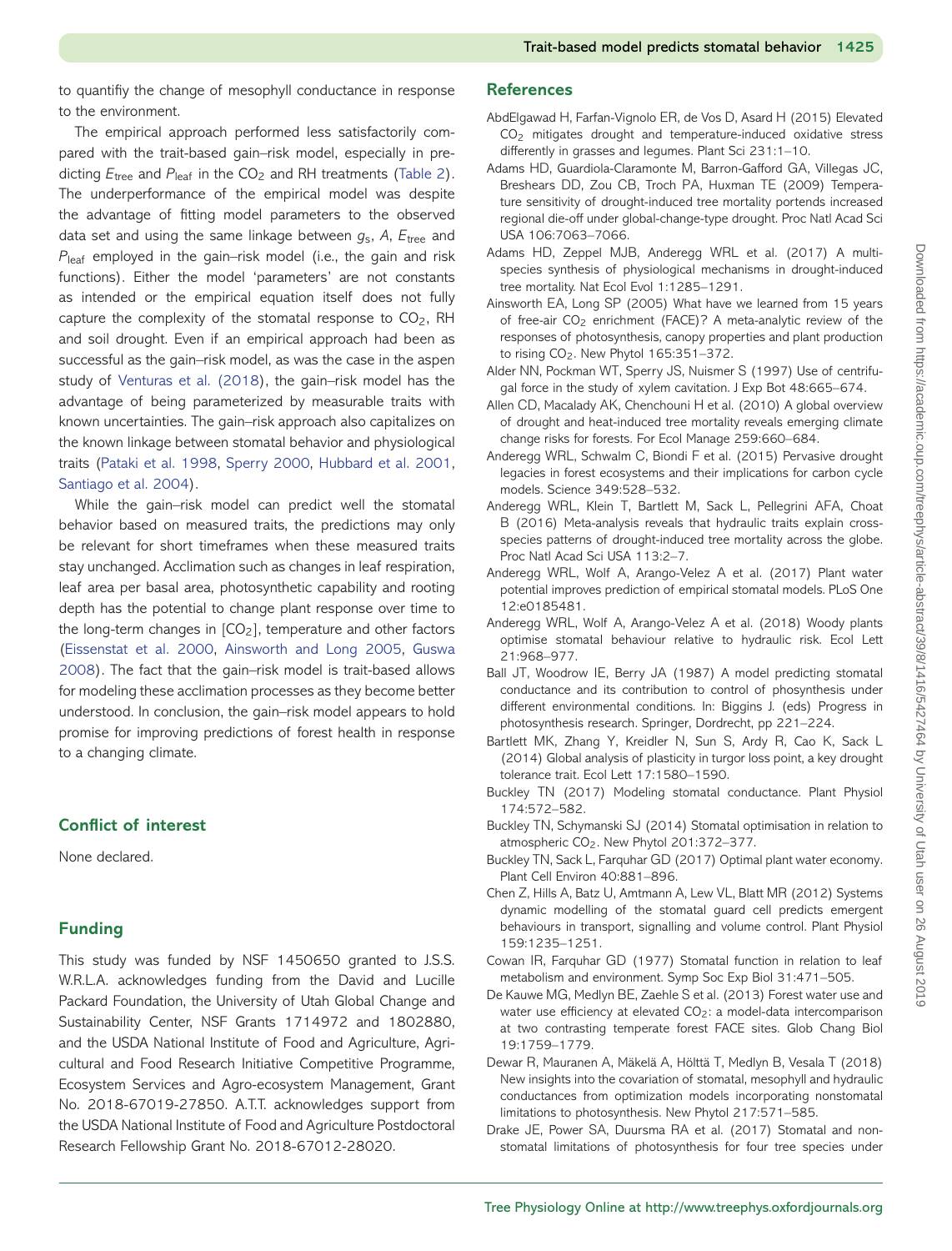drought: a comparison of model formulations. Agric For Meteorol 247:454–466.

- <span id="page-10-36"></span>Eissenstat DM, Wells CE, Yanai RD, Whitbeck JL (2000) Building roots in a changing environment: implications for root longevity. New Phytol 147:33–42.
- <span id="page-10-31"></span>Flexas J, Ribas-Carbó M, Diaz-Espejo A, Galmés J, Medrano H (2008) Mesophyll conductance to  $CO<sub>2</sub>$ : current knowledge and future prospects. Plant Cell Environ 31:602–621.
- <span id="page-10-1"></span>Gonzalez-Benecke CA, Teskey RO, Dinon-Aldridge H, Martin TA (2017) *Pinus taeda* forest growth predictions in the 21st century vary with site mean annual temperature and site quality. Glob Chang Biol 23:4689–4705.
- <span id="page-10-37"></span>Guswa AJ (2008) The influence of climate on root depth: a carbon cost-benefit analysis. Water Resour Res 44:W02427.
- <span id="page-10-22"></span>Hacke UG, Sperry JS, Pittermann J (2000) Drought experience and cavitation resistance in six shrubs from the Great Basin, Utah. Basic Appl Ecol 1:31–41.
- <span id="page-10-24"></span>Hacke UG, Venturas MD, Mackinnon ED, Jacobsen AL, Sperry JS, Pratt RB (2015) The standard centrifuge method accurately measures vulnerability curves of long-vesselled olive stems. New Phytol 205: 116–127.
- <span id="page-10-11"></span>Hills A, Chen Z, Amtmann A, Blatt MR, Lew VL (2012) OnGuard, a computational platform for quantitative kinetic modelling of guard cell physiology. Plant Physiol 159:1026–1042.
- <span id="page-10-28"></span>Huang C-W, Domec J-C, Palmroth S, Pockman WT, Litvak ME, Katul GG (2018) Transport in a coordinated soil-root-xylem-phloem leaf system. Adv Water Resour 119:1–16.
- <span id="page-10-34"></span>Hubbard RM, Ryan MG, Stiller V, Sperry JS (2001) Stomatal conductance and photosynthesis vary linearly with plant hydraulic conductance in ponderosa pine. Plant Cell Environ 24:113–121.
- <span id="page-10-0"></span>IPCC (2014) Climate change 2014: synthesis report. Core Writing Team, RK Pachauri and LA Meyer (eds) Contribution of Working Groups I, II and III to the Fifth Assessment Report of the Intergovernmental Panel on Climate Change. IPCC, Geneva, Switzerland.
- <span id="page-10-3"></span>Katul G, Manzoni S, Palmroth S, Oren R (2010) A stomatal optimization theory to describe the effects of atmospheric  $CO<sub>2</sub>$  on leaf photosynthesis and transpiration. Ann Bot 105:431–442.
- <span id="page-10-2"></span>Katul GG, Palmroth S, Oren R (2009) Leaf stomatal responses to vapour pressure deficit under current and CO<sub>2</sub>-enriched atmosphere explained by the economics of gas exchange. Plant Cell Environ 32:968–979.
- <span id="page-10-25"></span>Kolb KJ, Sperry JS, Lamont BB (1996) A method for measuring xylem hydraulic conductance and embolism in entire root and shoot systems. J Exp Bot 47:1805–1810.
- <span id="page-10-8"></span>Leuning R (1995) A critical appraisal of a combined stomatalphotosynthesis model for  $C_3$  plants. Plant Cell Environ 18: 339–355.
- <span id="page-10-6"></span>Mackay DS, Roberts DE, Ewers BE, Sperry JS, McDowell NG, Pockman WT (2015) Interdependence of chronic hydraulic dysfunction and canopy processes can improve integrated models of tree response to drought. Water Resour Res 51:6156–6176.
- <span id="page-10-18"></span>Manzoni S, Vico G, Palmroth S, Porporato A, Katul G (2013) Optimization of stomatal conductance for maximum carbon gain under dynamic soil moisture. Adv Water Resour 62:90–105.
- <span id="page-10-5"></span>McDowell NG, Fisher RA, Xu C et al. (2013) Evaluating theories of drought-induced vegetation mortality using a multimodel-experiment framework. New Phytol 200:304–321.
- <span id="page-10-4"></span>Medlyn BE, Duursma RA, Eamus D, et al. (2011) Reconciling the optimal and empirical approaches to modelling stomatal conductance. Glob Chang Biol 17:2134–2144.
- <span id="page-10-29"></span>Meinzer FC, Woodruff DR, Marias DE, Smith DD, McCulloh KA, Howard AR, Magedman AL (2016) Mapping 'hydroscapes' along the iso- to anisohydric continuum of stomatal regulation of plant water status. Ecol Lett 19:1343–1352.
- <span id="page-10-27"></span>Nikinmaa E, Hölttä T, Hari P, Kolari P, Mäkelä A, Sevanto S, Vesala T (2013) Assimilate transport in phloem sets conditions for leaf gas exchange. Plant Cell Environ 36:655–669.
- <span id="page-10-32"></span>Pataki DE, Oren R, Phillips N (1998) Responses of sap flux and stomatal conductance of *Pinus taeda* L. trees to stepwise reductions in leaf area. J Exp Bot 49:871–878.
- <span id="page-10-13"></span>Powell TL, Galbraith DR, Christoffersen BO et al. (2013) Confronting model predictions of carbon fluxes with measurements of Amazon forests subjected to experimental drought. New Phytol 200:350–365.
- <span id="page-10-35"></span>Santiago LS, Goldstein G, Meinzer FC, Fisher JB, Machado K, Woodruff D, Jones T (2004) Leaf photosynthetic traits scale with hydraulic conductivity and wood density in Panamanian forest canopy trees. Oecologia 140:543–550.
- <span id="page-10-30"></span>Scoffoni C, Albuquerque C, Brodersen CR, Townes SV, John GP, Bartlett MK, Buckley TN, McElrone AJ, Sack L (2017) Outsidexylem vulnerability, not xylem embolism, controls leaf hydraulic decline during dehydration. Plant Physiol 173:1197–1210.
- <span id="page-10-33"></span>Sperry JS (2000) Hydraulic constraints on plant gas exchange. Agric For Meteorol 104:13–23.
- <span id="page-10-15"></span>Sperry JS, Love DM (2015) What plant hydraulics can tell us about responses to climate-change droughts. New Phytol 207:14–27.
- <span id="page-10-20"></span>Sperry JS, Saliendra NZ (1994) Intra- and inter-plant variation in xylem cavitation in *Betula occidentalis*. Plant Cell Environ 17: 1233–1241.
- <span id="page-10-21"></span>Sperry JS, Donnelly JR, Tyree MT (1988) A method for measuring hydraulic conductivity and embolism in xylem. Plant Cell Environ 11:35–40.
- <span id="page-10-26"></span>Sperry JS, Adler FR, Campbell GS, Comstock JP (1998) Limitation of plant water use by rhizosphere and xylem conductance: results from a model. Plant Cell Environ 21:347–359.
- <span id="page-10-16"></span>Sperry JS, Wang Y, Wolfe BT, Mackay DS, Anderegg WRL, McDowell NG, Pockman WT (2016) Pragmatic hydraulic theory predicts stomatal responses to climatic water deficits. New Phytol 212:577–589.
- <span id="page-10-12"></span>Sperry JS, Venturas MD, Anderegg WRL, Mencuccini M, Mackay DS, Wang Y, Love DM (2017) Predicting stomatal responses to the environment from the optimization of photosynthetic gain and hydraulic cost. Plant Cell Environ 40:816–830.
- <span id="page-10-7"></span>Tai X, Mackay DS, Anderegg WRL, Sperry JS, Brooks PD (2017) Plant hydraulics improves and topography mediates prediction of aspen mortality in southwestern USA. New Phytol 213:113–127.
- <span id="page-10-23"></span>Torres-Ruiz JM, Sperry JS, Fernández JE (2012) Improving xylem hydraulic conductivity measurements by correcting the error caused by passive water uptake. Physiol Plant 146:129–135.
- <span id="page-10-17"></span>Trugman AT, Detto M, Bartlett MK, Medvigy D, Anderegg WRL, Schwalm C, Schaffer B, Pacala SW (2018*a*) Tree carbon allocation explains forest drought-kill and recovery patterns. Ecol Lett 21: 1552–1560.
- <span id="page-10-14"></span>Trugman AT, Medvigy D, Mankin JS, Anderegg WRL (2018*b*) Soil moisture stress as a major driver of carbon cycle uncertainty. Geophys Res Lett 45:6495–6503.
- <span id="page-10-9"></span>Tuzet A, Perrier A, Leuning R (2003) A coupled model of stomatal conductance, photosynthesis and transpiration. Plant Cell Environ 26:1097–1116.
- <span id="page-10-19"></span>Venturas MD, Sperry JS, Love DM, Frehner EH, Allred MG, Wang Y, Anderegg WRL (2018) A stomatal control model based on optimization of carbon gain versus hydraulic risk predicts aspen sapling responses to drought. New Phytol 220:836–850.
- <span id="page-10-10"></span>Walker A, Hanson P, De Kauwe MG et al. (2014) Comprehensive ecosystem model-data synthesis using multiple data sets at two temperate forest free-air CO<sub>2</sub> enrichment experiments: model performance at ambient CO<sub>2</sub> concentration. J Geophys Res Biogeo sci 119:937–964.